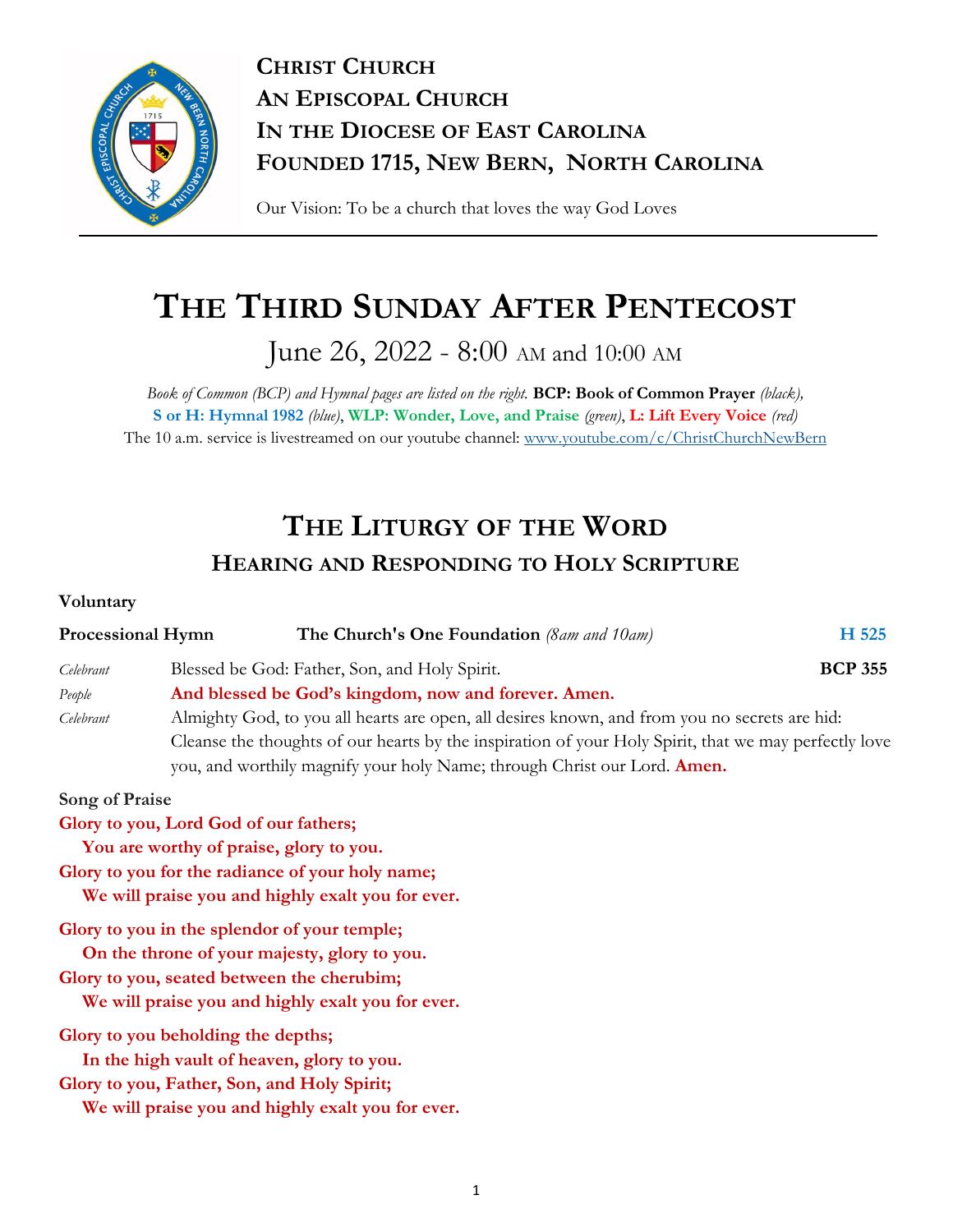*Celebrant* The Lord be with you. *People* **And also with you.** *Celebrant* Let us pray.

# **Collect of the Day**

Almighty God, you have built your Church upon the foundation of the apostles and prophets, Jesus Christ himself being the chief cornerstone: Grant us so to be joined together in unity of spirit by their teaching, that we may be made a holy temple acceptable to you; through Jesus Christ our Lord, who lives and reigns with you and the Holy Spirit, one God, for ever and ever. **Amen.**

*Please sit for the reading of the scriptures.*

# **The First Lesson 2 Kings 2:1-2, 6-14**

When the LORD was about to take Elijah up to heaven by a whirlwind, Elijah and Elisha were on their way from Gilgal. Elijah said to Elisha, "Stay here; for the LORD has sent me as far as Bethel." But Elisha said, "As the LORD lives, and as you yourself live, I will not leave you." So they went down to Bethel.

Then Elijah said to him, "Stay here; for the LORD has sent me to the Jordan." But he said, "As the LORD lives, and as you yourself live, I will not leave you." So the two of them went on. Fifty men of the company of prophets also went, and stood at some distance from them, as they both were standing by the Jordan. Then Elijah took his mantle and rolled it up, and struck the water; the water was parted to the one side and to the other, until the two of them crossed on dry ground.

When they had crossed, Elijah said to Elisha, "Tell me what I may do for you, before I am taken from you." Elisha said, "Please let me inherit a double share of your spirit." He responded, "You have asked a hard thing; yet, if you see me as I am being taken from you, it will be granted you; if not, it will not." As they continued walking and talking, a chariot of fire and horses of fire separated the two of them, and Elijah ascended in a whirlwind into heaven. Elisha kept watching and crying out, "Father, father! The chariots of Israel and its horsemen!" But when he could no longer see him, he grasped his own clothes and tore them in two pieces.

He picked up the mantle of Elijah that had fallen from him, and went back and stood on the bank of the Jordan. He took the mantle of Elijah that had fallen from him, and struck the water, saying, "Where is the LORD, the God of Elijah?" When he had struck the water, the water was parted to the one side and to the other, and Elisha went over.

*Reader* The Word of the Lord. *People* **Thanks be to God.**

**Psalm 77:1-2, 11-20** *Read responsively by half-verse Voce mea ad Dominum* **BCP 693** 

1 I will cry aloud to God; \* **I will cry aloud, and he will hear me.**

2 In the day of my trouble I sought the Lord; \*

**my hands were stretched out by night and did not tire; I refused to be comforted.**

- 11 I will remember the works of the LORD, \* **and call to mind your wonders of old time.**
- 12 I will meditate on all your acts \* **and ponder your mighty deeds.**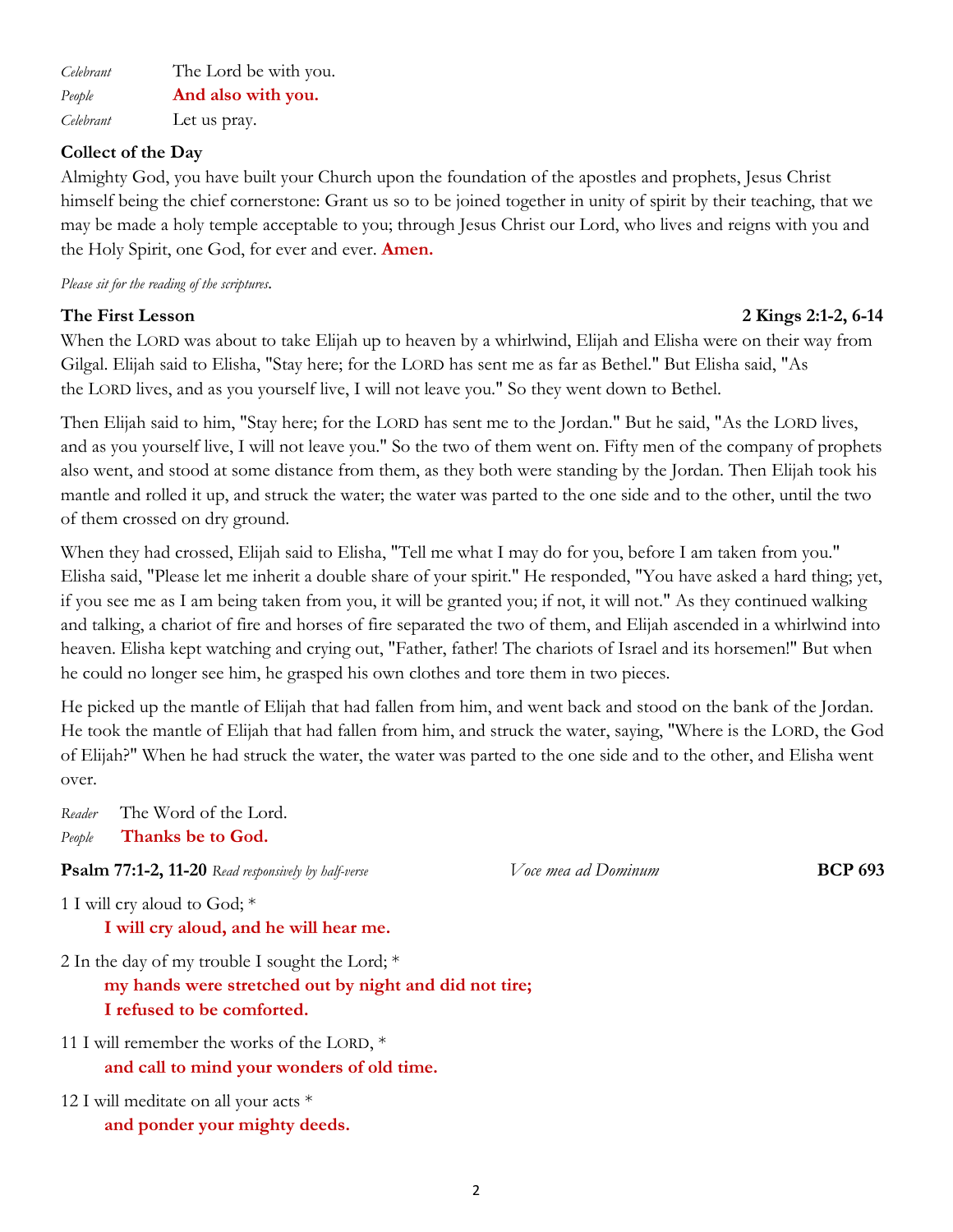13 Your way, O God, is holy; \*

#### **who is so great a god as our God?**

- 14 You are the God who works wonders \* **and have declared your power among the peoples.**
- 15 By your strength you have redeemed your people, \* **the children of Jacob and Joseph.**

16 The waters saw you, O God; the waters saw you and trembled; \* **the very depths were shaken.**

- 17 The clouds poured out water; the skies thundered; \* **your arrows flashed to and fro;**
- 18 The sound of your thunder was in the whirlwind; your lightnings lit up the world; \* **the earth trembled and shook.**
- 19 Your way was in the sea, and your paths in the great waters, \* **yet your footsteps were not seen.**
- 20 You led your people like a flock \* **by the hand of Moses and Aaron.**

#### **The Second Lesson Galatians 5:1,13-25**

For freedom Christ has set us free. Stand firm, therefore, and do not submit again to a yoke of slavery.

For you were called to freedom, brothers and sisters; only do not use your freedom as an opportunity for selfindulgence, but through love become slaves to one another. For the whole law is summed up in a single commandment, "You shall love your neighbor as yourself." If, however, you bite and devour one another, take care that you are not consumed by one another.

Live by the Spirit, I say, and do not gratify the desires of the flesh. For what the flesh desires is opposed to the Spirit, and what the Spirit desires is opposed to the flesh; for these are opposed to each other, to prevent you from doing what you want. But if you are led by the Spirit, you are not subject to the law. Now the works of the flesh are obvious: fornication, impurity, licentiousness, idolatry, sorcery, enmities, strife, jealousy, anger, quarrels, dissensions, factions, envy, drunkenness, carousing, and things like these. I am warning you, as I warned you before: those who do such things will not inherit the kingdom of God.

By contrast, the fruit of the Spirit is love, joy, peace, patience, kindness, generosity, faithfulness, gentleness, and self-control. There is no law against such things. And those who belong to Christ Jesus have crucified the flesh with its passions and desires. If we live by the Spirit, let us also be guided by the Spirit.

*Reader* The Word of the Lord. *People* **Thanks be to God.**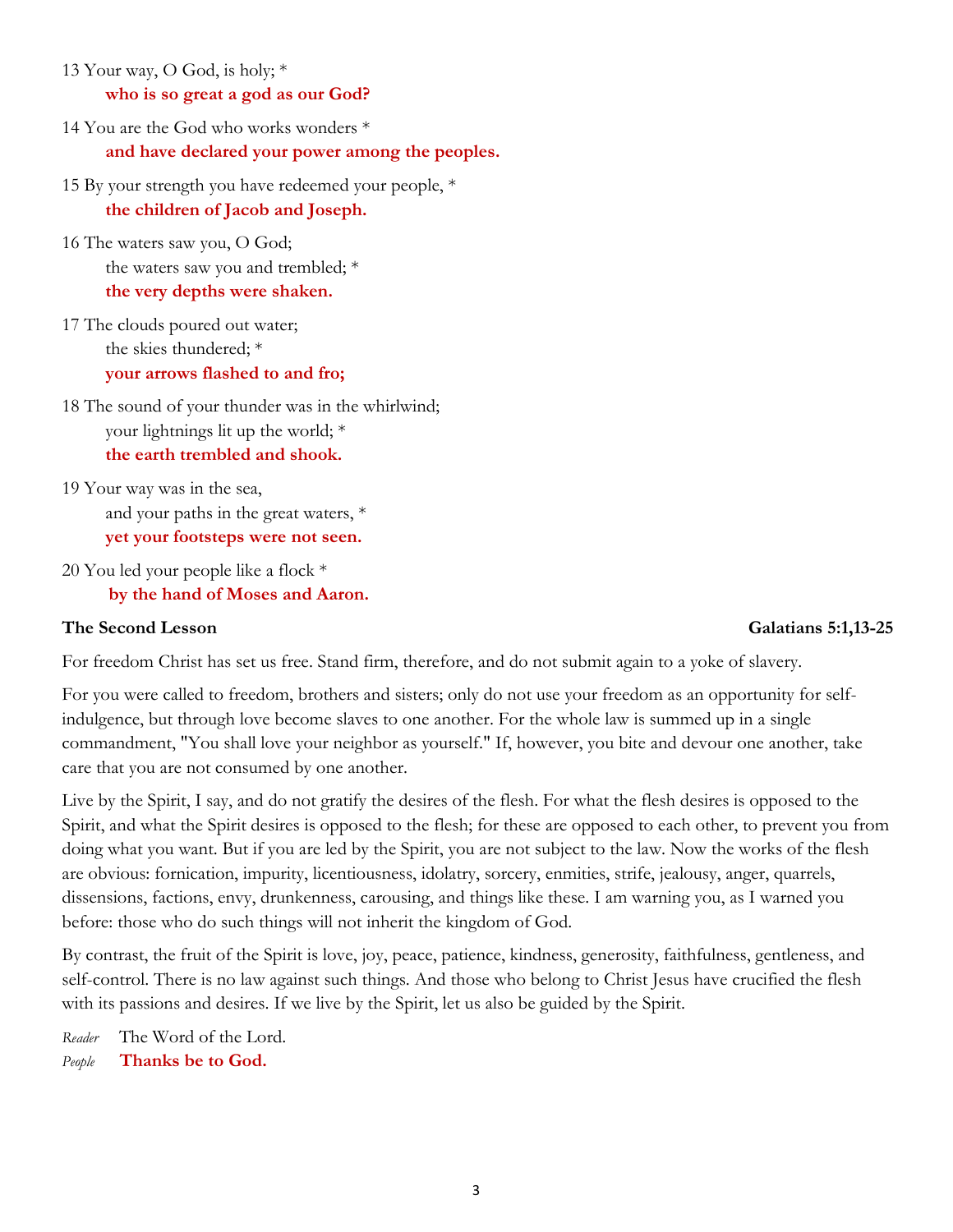#### **Sequence Hymn O Jesus, I Have Promised** *(10:00am)* **H 655**

#### **The Holy Gospel** *Standing* **Luke 9:51-62**

*Deacon* The Holy Gospel of our Lord Jesus Christ according to Luke *People* **Glory to you, Lord Christ.** 

When the days drew near for Jesus to be taken up, he set his face to go to Jerusalem. And he sent messengers ahead of him. On their way they entered a village of the Samaritans to make ready for him; but they did not receive him, because his face was set toward Jerusalem. When his disciples James and John saw it, they said, "Lord, do you want us to command fire to come down from heaven and consume them?" But he turned and rebuked them. Then they went on to another village.

As they were going along the road, someone said to him, "I will follow you wherever you go." And Jesus said to him, "Foxes have holes, and birds of the air have nests; but the Son of Man has nowhere to lay his head." To another he said, "Follow me." But he said, "Lord, first let me go and bury my father." But Jesus said to him, "Let the dead bury their own dead; but as for you, go and proclaim the kingdom of God." Another said, "I will follow you, Lord; but let me first say farewell to those at my home." Jesus said to him, "No one who puts a hand to the plow and looks back is fit for the kingdom of God."

*Deacon* The Gospel of the Lord. *People* **Praise to you, Lord Christ.**

**The Nicene Creed** *All stand* **BCP 358 We believe in one God, the Father, the Almighty, maker of heaven and earth, of all that is, seen and unseen. We believe in one Lord, Jesus Christ, the only Son of God, eternally begotten of the Father, God from God, Light from Light, true God from true God, begotten, not made, of one Being with the Father. Through him all things were made. For us and for our salvation he came down from heaven: by the power of the Holy Spirit he became incarnate from the Virgin Mary, and was made man. For our sake he was crucified under Pontius Pilate; he suffered death and was buried. On the third day he rose again in accordance with the Scriptures; he ascended into heaven** 

**The Sermon** The Rev. H. Paul Canady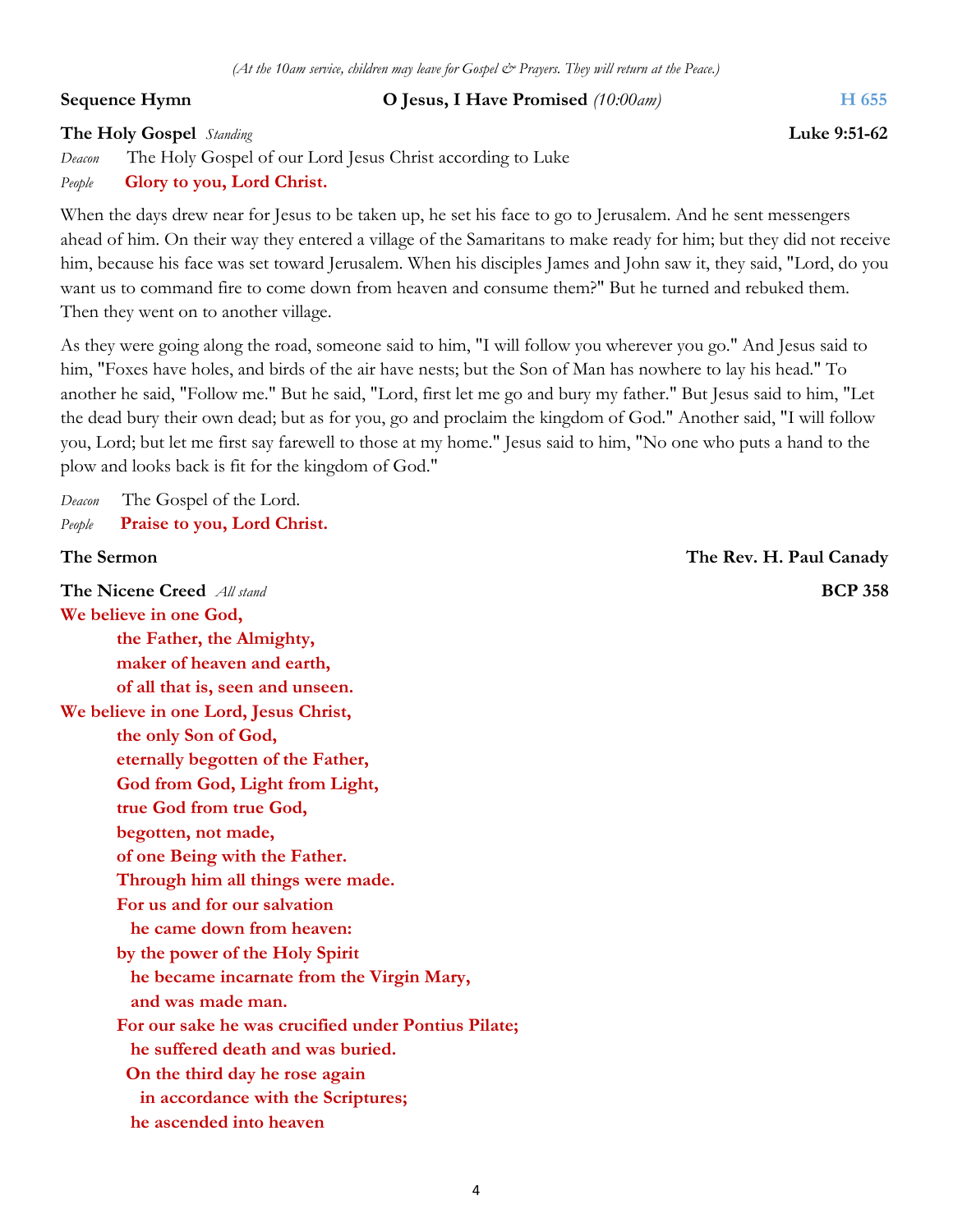**and is seated at the right hand of the Father. He will come again in glory to judge the living and the dead, and his kingdom will have no end. We believe in the Holy Spirit, the Lord, the giver of life, who proceeds from the Father and the Son. With the Father and the Son he is worshiped and glorified. He has spoken through the Prophets. We believe in one holy catholic and apostolic Church. We acknowledge one baptism for the forgiveness of sins. We look for the resurrection of the dead, and the life of the world to come. Amen.** 

**Prayers of the People: Form VI** *Stand or kneel* **BCP BCP BCP** 392

*The Leader and People pray responsively* In peace, we pray to you, Lord God.

*Silence*

For all people in their daily life and work; **For our families, friends, and neighbors, and for those who are alone.**

For this community, the nation, and the world; **For all who work for justice, freedom, and peace.**

For the just and proper use of your creation;

**For the victims of hunger, fear, injustice, and oppression.**

For all who are in danger, sorrow, or any kind of trouble; **For those who minister to the sick, the friendless, and the needy.**

For the peace and unity of the Church of God; **For all who proclaim the Gospel, and all who seek the Truth.**

For Rowan, Archbishop of Canterbury, Michael our Presiding Bishop, Rob our Bishop, the laity of this parish, Paul our priest, Suzanne and Lisa our deacons, and for all bishops and other ministers; **For all who serve God in his Church.**

For the special needs and concerns of this congregation.

*Silence*

We pray for God's blessing and wisdom for those serving in the armed forces and all public servants on whom our communities depend. We pray for their well-being and ask God to grant them patience and peace. Help them to be a reminder to each other and to us in God's enduring love.

And we remember that in God's perfect kingdom, no sword is drawn but the sword of righteousness, no strength known but the strength of love: May God's Spirit be spread abroad, so that all peoples may be gathered under the banner of the Prince of Peace, as children of one Father.

We remember those included in this week's Diocesan Cycle of Prayer: St. Thomas, Windsor, and St. Anne's, Jacksonville.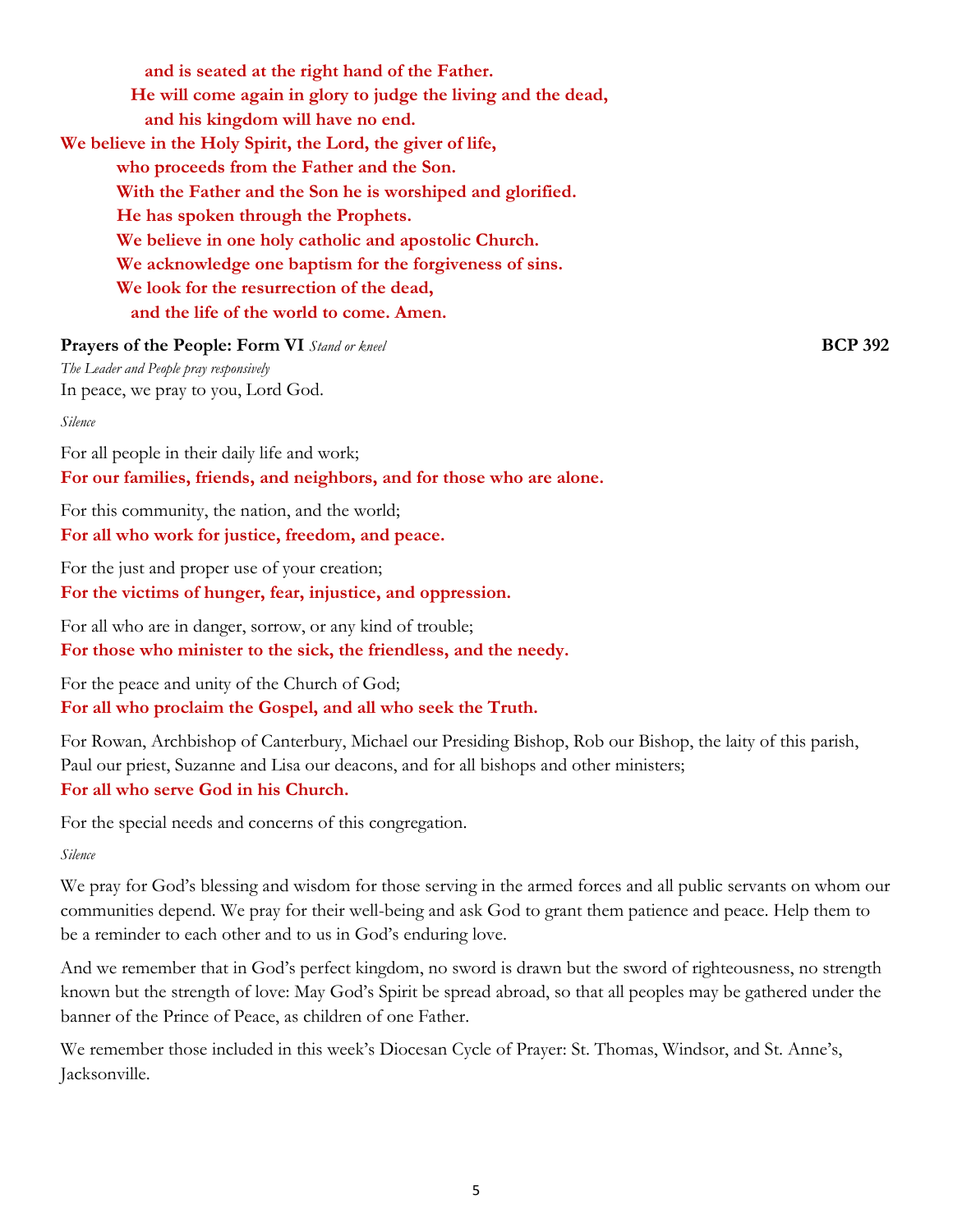I invite your prayers of petition at this time, either silently or aloud.

*The People may add their own petitions*

Hear us, Lord; **For your mercy is great.**

We thank you, Lord, for all the blessings of this life.

*Silence*

I invite your prayers of thanksgiving at this time, either silently or aloud. *Silence*

*The People may add their own thanksgivings.*

We will exalt you, O God our King; **And praise your Name for ever and ever.**

We pray for all who have died, that they may have a place in your eternal kingdom.

*Silence*

*The People may add their own petitions.*

Lord, let your loving-kindness be upon them; **Who put their trust in you.**

*Deacon* We pray to you also for the forgiveness of our sins.

*Silence may be kept.*

*Deacon and People*

**Have mercy upon us, most merciful Father; in your compassion forgive us our sins, known and**  unknown, things done and left undone; and so uphold us by your Spirit that we may live and serve you in **newness of life, to the honor and glory of your Name; through Jesus Christ our Lord. Amen.**

*Celebrant* Almighty God have mercy on you, forgive you all your sins through our Lord Jesus Christ, strengthen you in all goodness, and by the power of the Holy Spirit keep you in eternal life. **Amen.**

**The Peace** *All stand.*

*Celebrant* The peace of the Lord be always with you.

*People* **And also with you.**

# **The Announcements & Offertory Sentence**

*Thank you for your ongoing support of Christ Church. You can visit <https://www.christchurchnewbern.com/give> to make a contribution. You can also text the word FUNDS to 833.233.8760 or mail a check to PO Box 1246, New Bern, NC 28563.* 

#### **Commissioning of Stephen Ministers**

# **Offertory**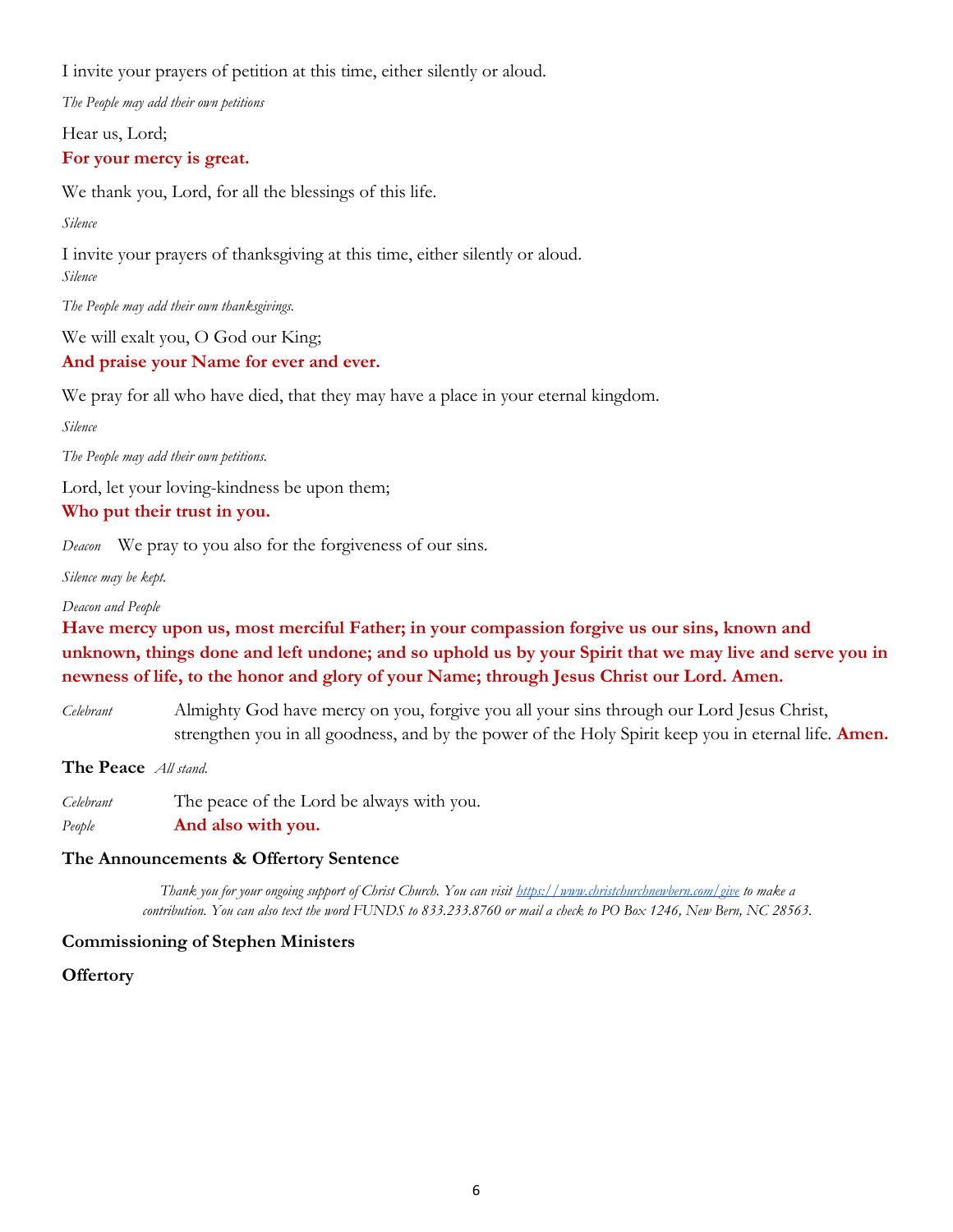#### **A guide to receiving Communion**

 Please come down the center aisle towards the Baptismal Font. Hold your hands out in front of you to receive the bread. If you wish to have a gluten-free wafer, please ask the clergy person. To receive wine, go to one of the Eucharistic Ministers. One will have a chalice or common cup. The other will have small individual cups. If you wish to intinct (dip your wafer into the wine), please use a small individual cup. Grape juice is available in front of the Lectern, to the left of the Baptismal Font.

 Receiving communion in one kind (just the bread or just the wine/grape juice) is also sufficient to receive the full benefit of the Sacrament. If you do not wish to receive the Sacrament, you are invited to receive a blessing from the clergy. Simply cross your arms across your chest when you approach the clergy.

#### **Hymn at the Presentation H 380 v. 3**

**Praise God, from whom all blessings flow; praise him, all creatures here below; praise him above, ye heavenly host: praise Father, Son, and Holy Ghost.**

# **THE LITURGY OF THE TABLE HOLY COMMUNION**

**Eucharistic Prayer 2** from *Enriching Our Worship The people now stand. The Celebrant faces them and says* 

The Lord be with you. *People* **And Also with you.**

*Celebrant* Lift up your hearts *People* **We lift them to the Lord.**

*Celebrant* Let us give thanks to the Lord our God. *People* **It is right to give our thanks and praise.**

#### *Then, facing the Holy Table, the Celebrant proceeds*

We praise you and we bless you, holy and gracious God, source of life abundant. From before time you made ready the creation. Your Spirit moved over the deep and brought all things into being: sun, moon, and stars; earth, winds, and waters; and every living thing. You made us in your image, and taught us to walk in your ways. But we rebelled against you, and wandered far away; and yet, as a mother cares for her children, you would not forget us. Time and again you called us to live in the fullness of your love. And so this day we join with Saints and Angels in the chorus of praise that rings through eternity, lifting our voices to magnify you as we say (or sing):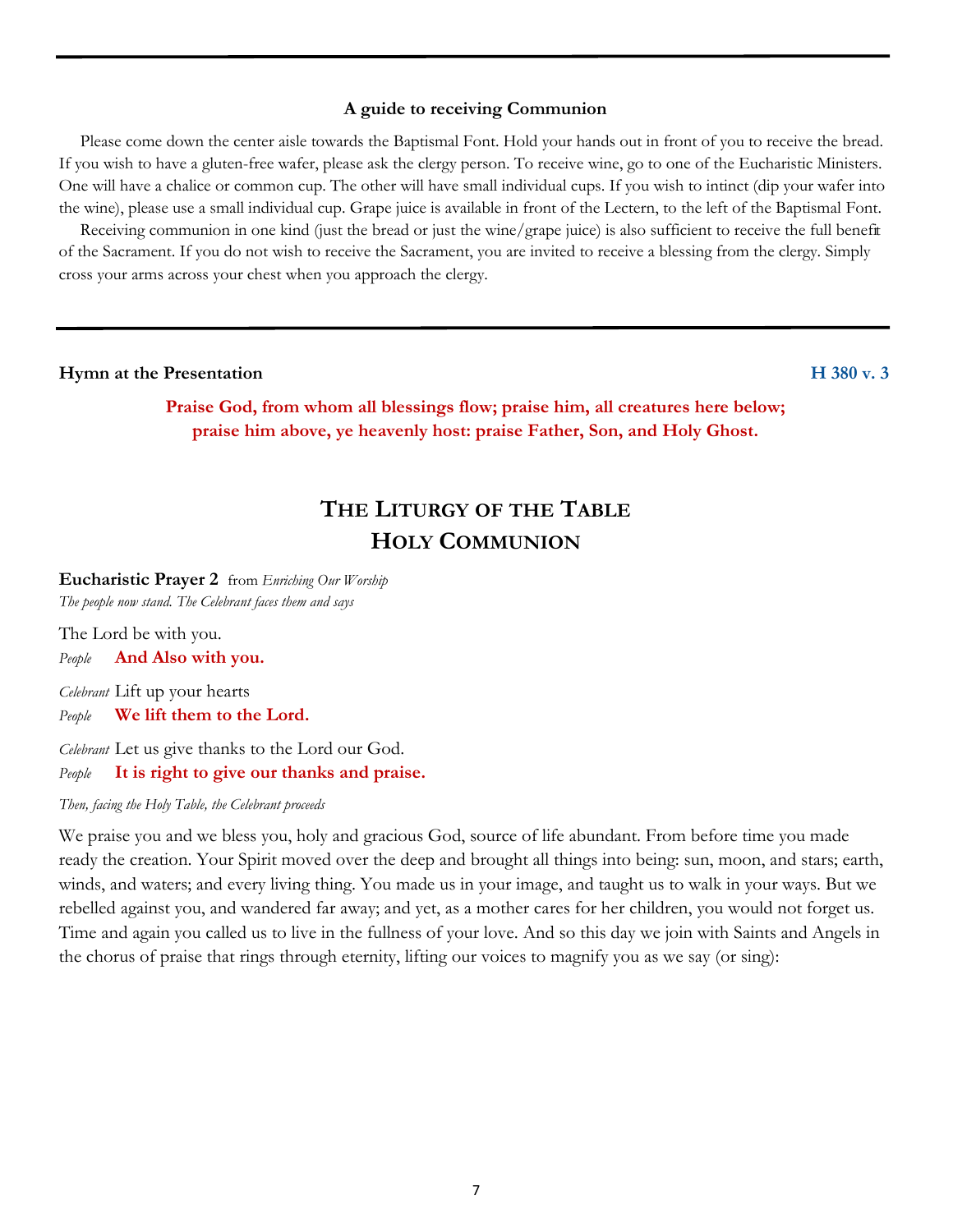

#### *The people stand or kneel. Then the Celebrant continues*

Glory and honor and praise to you, holy and living God. To deliver us from the power of sin and death and to reveal the riches of your grace, you looked with favor upon Mary, your willing servant, that she might conceive and bear a son, Jesus the holy child of God.

Living among us, Jesus loved us. He broke bread with outcasts and sinners, healed the sick, and proclaimed good news to the poor. He yearned to draw all the world to himself yet we were heedless of his call to walk in love. Then, the time came for him to complete upon the cross the sacrifice of his life, and to be glorified by you.

*At the following words concerning the bread, the Celebrant is to hold it, or lay a hand upon it; and at the words concerning the cup, to hold or place a hand upon the cup and any other vessel containing the wine to be consecrated.*

On the night before he died for us, Jesus was at table with his friends. He took bread, gave thanks to you, broke it, and gave it to them, and said: "Take, eat: This is my Body, which is given for you. Do this for the remembrance of me." As supper was ending, Jesus took the cup of wine. Again, he gave thanks to you, gave it to them, and said: "Drink this, all of you: This is my Blood of the new Covenant, which is poured out for you and for all for the forgiveness of sins. Whenever you drink it, do this for the remembrance of me."

Now gathered at your table, O God of all creation, and remembering Christ, crucified and risen, who was and is and is to come, we offer to you our gifts of bread and wine, and ourselves, a living sacrifice. Pour out your Spirit upon these gifts that they may be the Body and Blood of Christ. Breathe your Spirit over the whole earth and make us your new creation, the Body of Christ given for the world you have made. In the fullness of time bring us, with all your saints, from every tribe and language and people and nation, to feast at the banquet prepared from the foundation of the world.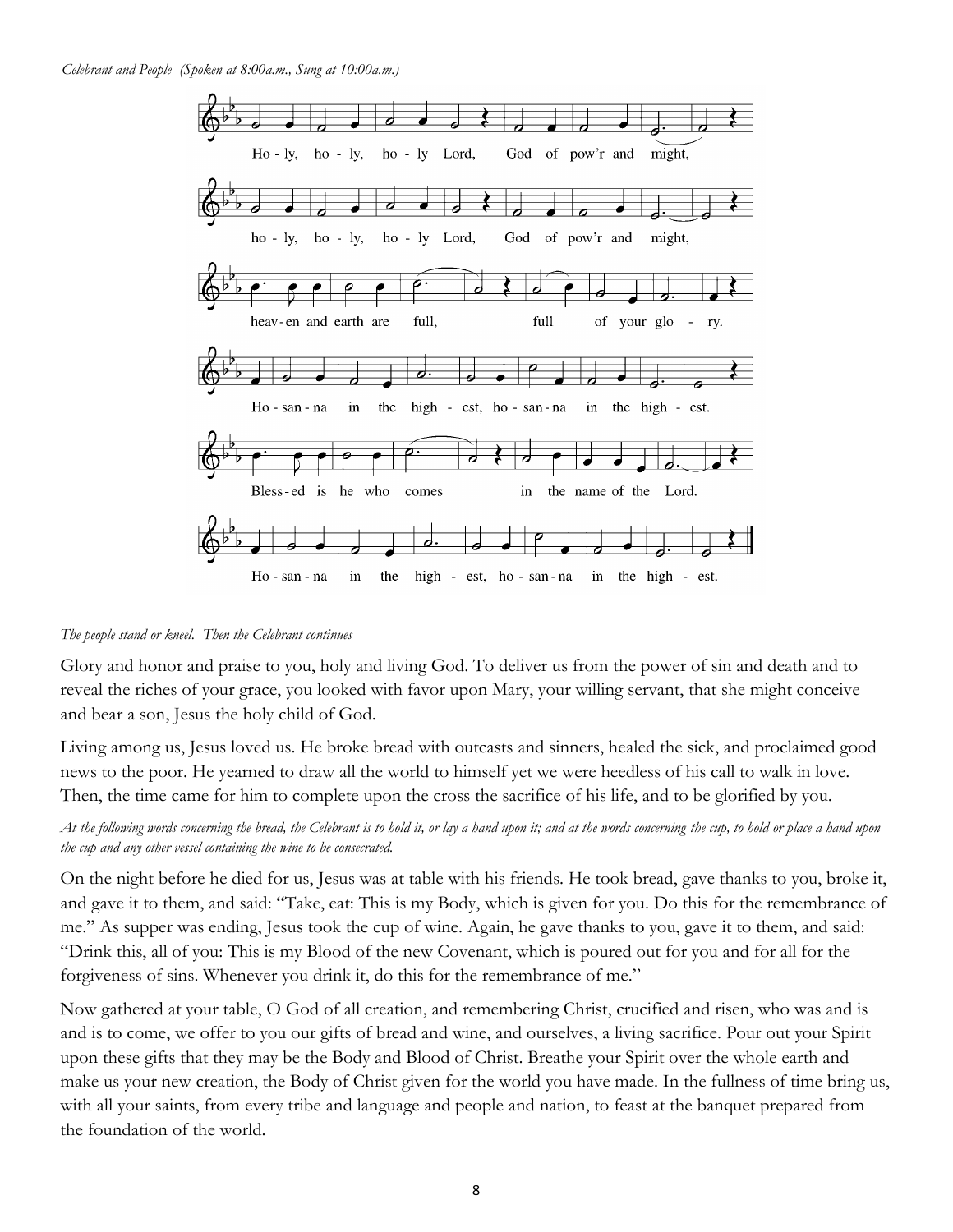Through Christ and with Christ and in Christ, in the unity of the Holy Spirit, to you be honor, glory, and praise, for ever and ever. **AMEN.**

*Celebrant* And now, as our Savior has taught us, we are bold to say,

**Our Father, who art in heaven, hallowed be thy Name, thy kingdom come, thy will be done on earth as it is in heaven. Give us this day our daily bread. And forgive us our trespasses, as we forgive those who trespass against us. And lead us not into temptation, but deliver us from evil. For thine is the kingdom, and the power, and the glory, for ever and ever. Amen.**

*The Celebrant breaks the consecrated Bread. A period of silence is kept.*

# **The Breaking of the Bread**

| Celebrant | Alleluia. Christ our Passover is sacrificed for us.                                                                              |
|-----------|----------------------------------------------------------------------------------------------------------------------------------|
| People    | Therefore let us keep the feast. Alleluia.                                                                                       |
| Celebrant | The Gifts of God for the People of God. Take them in remembrance that Christ died for you and                                    |
|           | feed on him in your heart by faith, with thanksgiving.                                                                           |
|           | We welcome to communion all who have been haptized in any Christian tradition. Gluten-free wafers and orape juice are available. |

*We welcome to communion all who have been baptized in any Christian tradition. Gluten-free wafers and grape juice are available. Let a priest know if you wish to have them.*

| <b>Communion Hymn</b> | I Am the Bread of Life $(10:00am)$ | H 335 |
|-----------------------|------------------------------------|-------|
|                       |                                    |       |

# **Sending Forth Eucharistic Visitor**

| Celebrant | We who are many are one body because we share one bread, one cup.                  |
|-----------|------------------------------------------------------------------------------------|
| People    | Take these holy gifts of our Lord's Body and Blood and go forth in the name of     |
|           | Christ Church. May those to whom you go experience with us the majesty and mystery |
|           | of His presence through the sharing of the bread and wine.                         |
| All       | We who are many are one body because we share one bread, one cup.                  |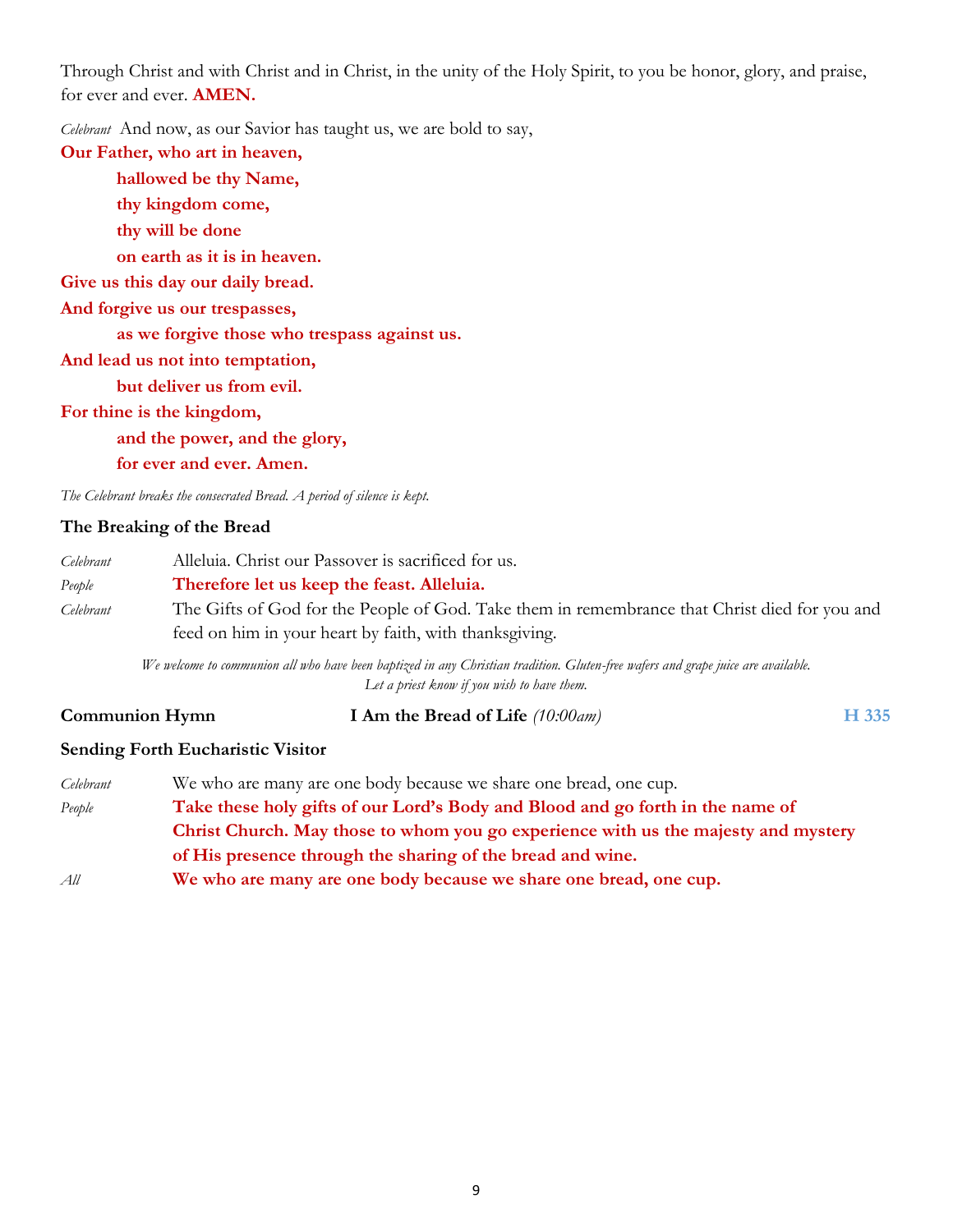### **Post Communion Prayer**

*Celebrant* Let us pray. **Lord, make us instruments of your peace. Where there is hatred, let us sow love; where there is injury, pardon; where there is discord, union; where there is doubt, faith; where there is despair, hope; where there is darkness, light; where there is sadness, joy. Grant that we may not so much seek to be consoled as to console; to be understood as to understand; to be loved as to love. For it is in giving that we receive; it is in pardoning that we are pardoned; and it is in dying that we are born to eternal life. Amen.**

### **The Blessing** *Standing*

The Peace of God that passes all understanding keep your hearts and minds on the knowledge and love of God and of his son Jesus Christ our Lord. And the blessing of God Almighty, Father, Son, and Holy Spirit, be among you and remain with you always. **Amen.**

| <b>Recessional Hymn</b> |                   | Lead On, O King Eternal $(8:00am, 10:00am)$                           | H 555 |
|-------------------------|-------------------|-----------------------------------------------------------------------|-------|
| The Dismissal           |                   |                                                                       |       |
| Deacon                  |                   | Let us go forth into the world, rejoicing in the power of the Spirit. |       |
| People                  | Thanks be to God. |                                                                       |       |
| Voluntary               |                   |                                                                       |       |

*Permission to reprint, podcast, and / or stream the music in this service obtained from ONE LICENSE with license #A-728818. All rights reserved.*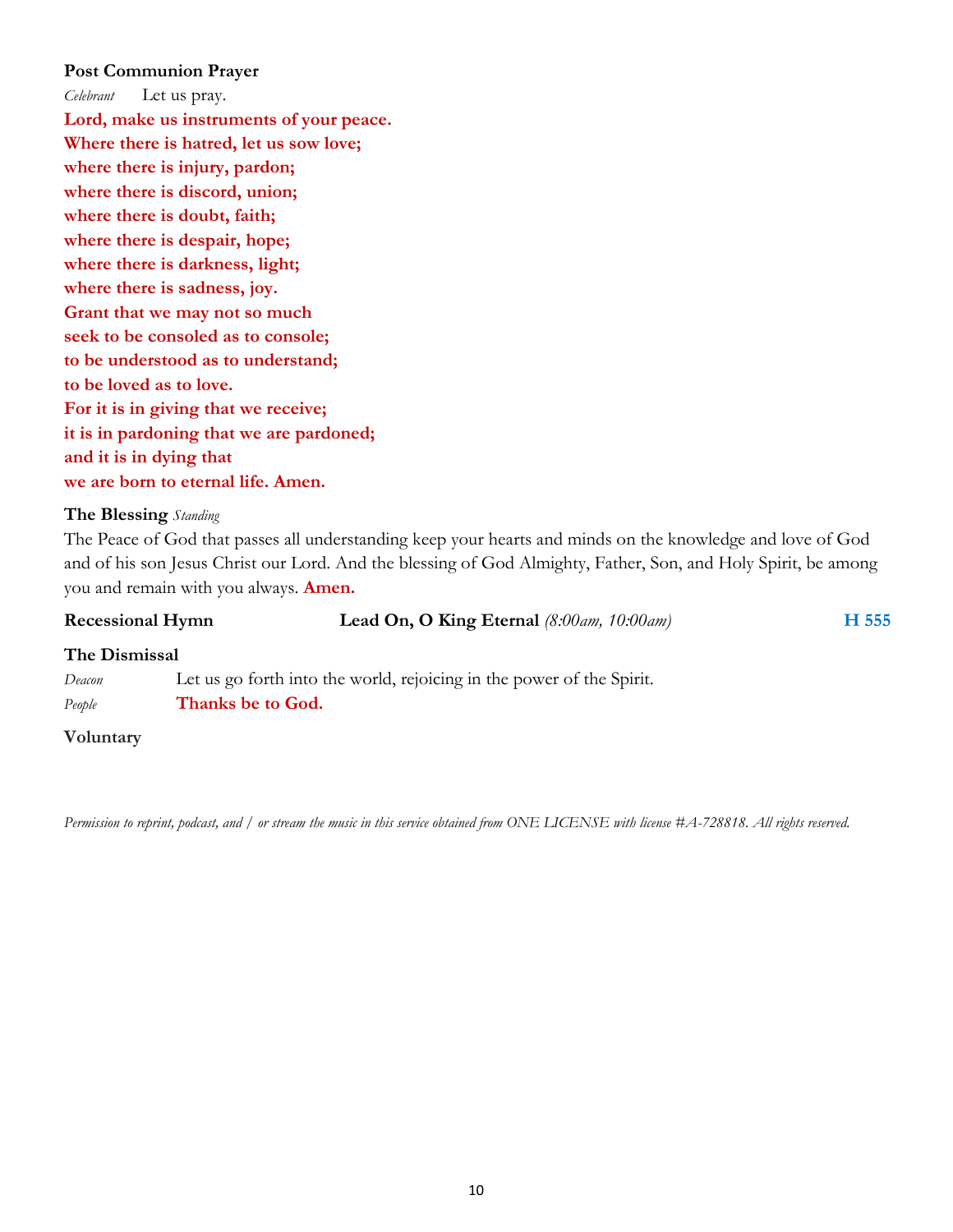#### **SERVING US TODAY**

**Video Coordinator:** Noah Landen **Verger:** Hal Stirling **Altar Guild:** Sims Wayt, Lee Ann Fordyce, Margaret Shields, Mary Lynn Guidage, Gretchen DuPeza **Lector:** John Harper (10:00am) **Lector/Eucharistic Minister:** Terry Brubaker (8:00am), Linda McAlister (10:00am) **Intercessor/Eucharistic Minister:** Tony Embrey (8:00am), Howard Furnas (10:00am) **Eucharistic Ministers:** Jane Broaddus, David Spence (10:00am) **Greeter:** Rodney Hayes (10:00am) **Ushers:** Ben Parrish, Wayne Rowe (8:00am), Butch Ricks, Stephen Clayton (10:00am) **Acolyte:** Kate Buhrmaster (8:00am), Cason Carpenter (10:00am) **Diocesan Cycle of Prayer:** St. Thomas, Windsor, and St. Anne's, Jacksonville

### **CHRIST CHURCH CLERGY AND STAFF**

**Rector:** The Rev. H. Paul Canady **Deacon:** The Rev. Deacon Lisa Kirby **Associate Rector:** The Rev. Suzanne Hood **Director of Church Life:** Ellie Roberts **Director of Music:** Clifford Badgley **Director of Christian Formation:** Meg Jones **Financial Assistant:** Patti Williams **Director of Growing in Grace:** Debbie Fodrie **Communications Coordinator:** Dare Oliver **Administrative Assistant for Volunteer Engagement:** Sarah Risty-Davis **Nursery Staff:** Gray Proctor, Heidi Powell **Custodian:** Terry Pitner

#### **CHRIST CHURCH VESTRY**

**Term through 2022:** Carl Huddle (*Jr. Warden*), Rick Miller, David Spence, Keith Thompson (*Sr. Warden*) **Term through 2023:** Howard Furnas, John King, Elizabeth Livingston *(Clerk),* Sims Wayt **Term through 2024:** Tony Embrey, Phyllis Fox, Rebecca Buchanan Leahy, Susan Moffat-Thomas

#### **MISSION**

The mission of Christ Episcopal Church is to welcome and inspire all people to faith, hope and spiritual growth through worship, Christian fellowship, and service to one another and to the community beyond.

#### **CONTACT US**

**Christ Church** 320 Pollock Street, New Bern, North Carolina www.christchurchnewbern.com (252) 633-2109